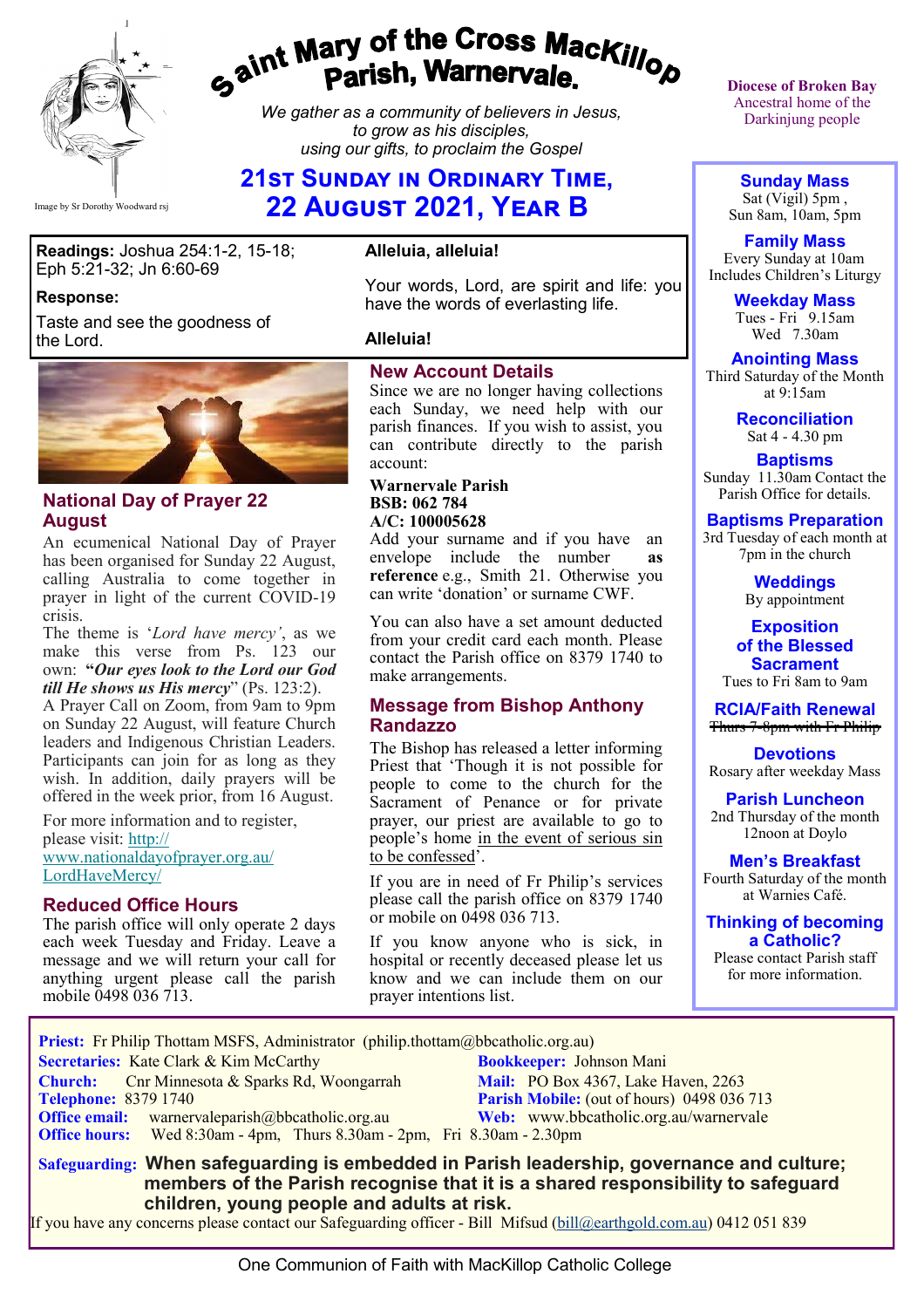## **BAY CONNECT**

To support Bishop Anthony's wish to continue to connect and engage online with our community during these challenging times, the Diocese launches **BAY CONNECT** today. This initiative provides an online program of regular activities commencing on 30 August, to converse, reflect and connect spiritually online with our communi-<br>ties. https://www.bbcatholic.org.au/ [https://www.bbcatholic.org.au/](https://www.bbcatholic.org.au/news/covid-19-updates/prayer-resources/bay-connect) news/covid-19-[updates/prayer](https://www.bbcatholic.org.au/news/covid-19-updates/prayer-resources/bay-connect)[resources/bay](https://www.bbcatholic.org.au/news/covid-19-updates/prayer-resources/bay-connect)-connect and featured on the Diocese home page [https://](https://www.bbcatholic.org.au/) [www.bbcatholic.org.au/](https://www.bbcatholic.org.au/)

#### **Social Justice Listening to Our Communities**

Conservationists have been overwhelmed and confused by the severe bushfires destruction. This has led to many leaving farms in despair.

Although the mining sector employs only 2-3% of the Australian workforce, mine closures would have a disastrous effect on some communities. Whether planned by governments or not, a transition away from a carbon-based economy is already underway. It is essential that we include in our transition away from extractive industries a concern for the future of communities reliant on mining.

Our "interference with the intricate balance of natural ecosystems" is contributing to the outbreak and spread of zoonotic diseases caused by pathogens jumping from animals to humans. Nearly 70% of such infections are linked to human environmental changes such as extensive destruction of east coast forests and unsustainable land clearing for new housing estates and other projects.

Pope Francis considers the Covid-19 crisis as a possible way to a new future if we recognise and foster the ties that bind us and all things together.

#### **If you wish to come to our meetings please email Chris Firmstone on chrisfirmstone@gmail.com.**

**holic Social Just** 

*Social Justice Committee Warnervale Catholic Church* 

**[www.marymackillopsocialjustice.wordp](http://www.marymackillopsocialjustice.wordpress.com) ress[.com](http://www.marymackillopsocialjustice.wordpress.com)**

#### **Prayer Website**

Pray as you go [\(https://pray](https://pray-as-you-go.org/)-as-you[go.org\)](https://pray-as-you-go.org/) is a great website to access daily prays. If you click on the day of the week, there will be an audio file for you to listen to the prayer of the day.

#### **Natural Fertility Awareness Week 23-29 August 2021**

**Billings LIFE is pleased to launch Natural Fertility Awareness Week with a free Webinar presentation on this year's theme**

*Tracking Fertility :Tracking Health***.**

Further information about natural fertility awareness can be found at the Billings LIFE website: https:// Billings LIFE website: [https://](https://billings.life/en/) [billings.life/en/](https://billings.life/en/)

#### **St Vincent de Paul Society— Support Centre**

While some of our critical outreach services are unable to get out within the communities to provide their usual support, we've been finding new ways to ensure help is there for those who need it.

Our staff and volunteers have recently distributed 130 hampers through a range of services,

Help is here for those who need it right now, to find out more about what support is available head to https: [www.vinnies.org.au/page/News/NSW/](https://www.vinnies.org.au/page/News/NSW/COVID-19_Support/) COVID-[19\\_Support/](https://www.vinnies.org.au/page/News/NSW/COVID-19_Support/)

#### **Vinnies Community Sleepout is going virtual!**

Date: Fri, 27 Aug 2021 6:00pm Venue: At home in your car, backyard or couch Event Coordinator: Janice Stokes | [janice.stokes@vinnies.org.au](mailto:janice.stokes@vinnies.org.au) Bring: We invite you to bring your warm clothes, a sleeping bag/swag and join us to raise much needed funds and awareness of homelessness Donate, register or sponsor a participant to help us change lives and help shape a more just and compassionate society. [https://](https://bbcatholic.us8.list-manage.com/track/click?u=466af249e088db70ab864d088&id=cc3d833943&e=e312df0f80) [my.fundraise.vinniesnsw.org.au/](https://bbcatholic.us8.list-manage.com/track/click?u=466af249e088db70ab864d088&id=cc3d833943&e=e312df0f80)

vinnies-[community](https://bbcatholic.us8.list-manage.com/track/click?u=466af249e088db70ab864d088&id=cc3d833943&e=e312df0f80)-sleepout-central -coast-[region](https://bbcatholic.us8.list-manage.com/track/click?u=466af249e088db70ab864d088&id=cc3d833943&e=e312df0f80)-2021/

#### **This Week**

**Monday 23 August St Rose of Lima** 9:15am Mass

**Tuesday 24 August St Bartholomew** 9:15am Mass

**Wednesday 25 August St Louis & St Joseph Calasanz** 7:30am Mass 9:15am Mass

**Thursday 26 August** 9:15am Mass

**Friday 27 August St Monica** 9:15am Mass

**Saturday 28 August St Augustine** 4pm Reconciliation 5pm Mass

**Sunday 29 August** 8am Mass 9:15am Livestreaming Mass 10am Mass 5pm Mass

#### **Return and Earn**

Please leave the containers for recycling near the recy-



cling bins and Steve Rolls will sort them out. Just collect them in a plastic bag, or a container of any description and either drop them at the church or give Steve a call, 0427 401 666, and he can pick them up from you.

### **Evangelisation Challenge**

This month we ask parishioners to: *Tell a friend or family member that you are glad to have your faith in difficult times.* 

## **Coronavirus restrictions**

**All public Masses have been suspended** until 28 August. The obligation to attend Sunday Mass remains lifted during the Stay at Home Order.

The **Church is closed** to the public and is not available for private prayer.

**Baptism** have been postponed until further noticed.

**Weddings** are not permitted to take place.

**Funerals** maybe celebrated with a limit 10 people including the celebrant.

Please remember our sick: Ken White, Anne Firmstone, Anne Byrne, Con Pantos, David Caire, Terence McBride, Allan Curtis, Jim Swanson, Finn McConnon, Jean Ganly, Justin Lonergan, Cara De Guzman, Olga White.

Deceased/Anniversary: Terry Quinnell, Deborah Dickerson, Anthony Attard, George Radacic, Alekutty Joseph, Joseph Buhagier, Therese Ann Hardman, Richard Murphy, Sira Raveane, Maryanne Xuerub.

Mass Intentions: Brandi & Jessica Lozario, Peter Walsh, Frank Walsh, George & Helen Pantazopoulos, Dulce Gica, Frank Filciotto, Leanne Portman, Maria & Edward, Anna Ison.

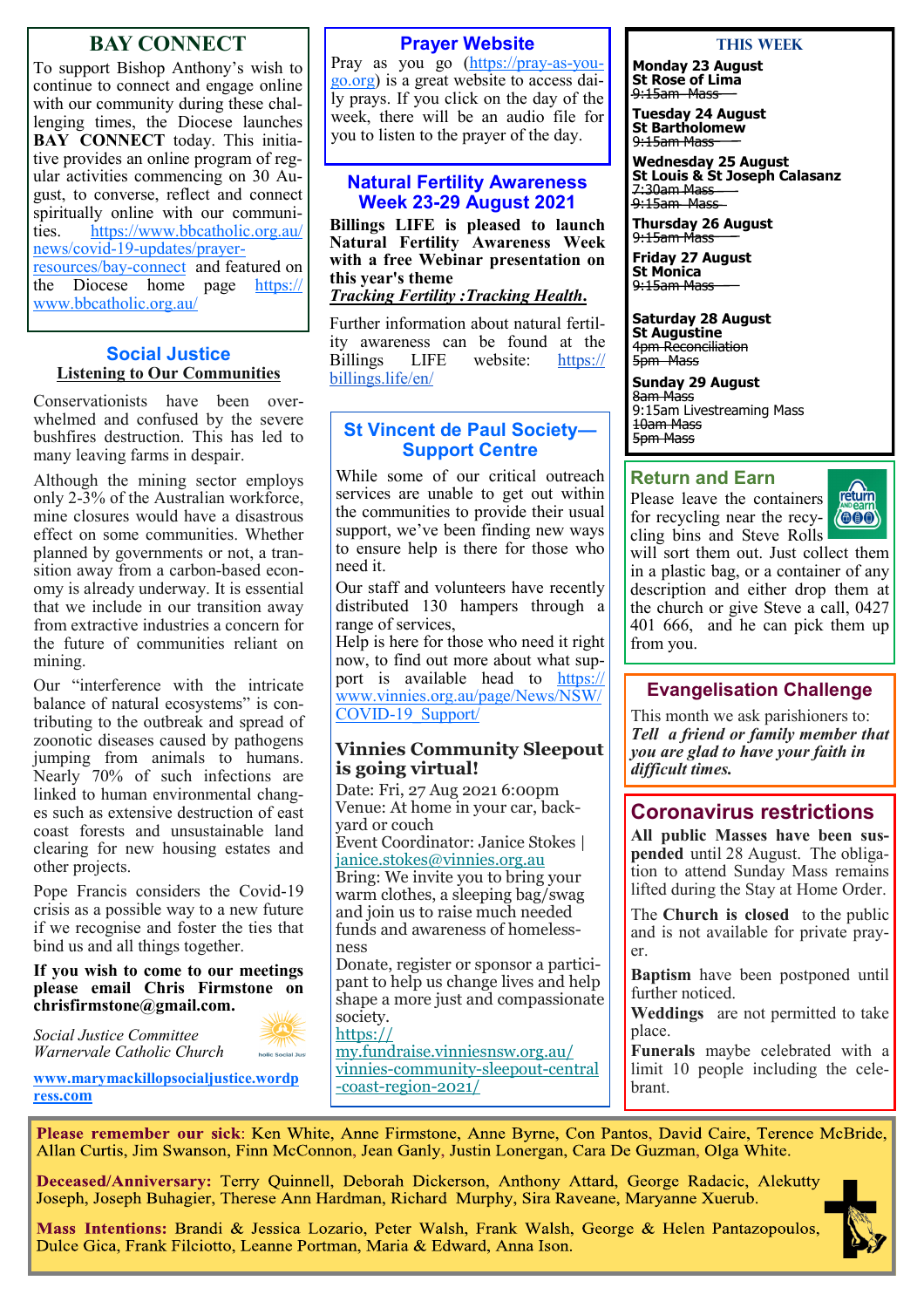# **21st Sunday in Ordinary Time, Year B**

We will serve the Lord God, because he is our God.

Joshua gathered all the tribes of Israel together at Shechem; then he called the elders, leaders, judges and scribes of Israel, and they presented themselves before God. Then Joshua said to all the people: 'If you will not serve the Lord, choose today whom you wish to serve, whether the gods that your ancestors served beyond the River, or the gods of the Amorites in whose land you are now living. As for me and my House, we will serve the Lord.'

The people answered, 'We have no intention of deserting the Lord our God who brought us and our ancestors out of the land of Egypt, the house of slavery, who worked those great wonders before our eyes and preserved us all along the way we travelled and among all the peoples through whom we journeyed. We too will serve the Lord, for he is our God.'

The word of the Lord.

# **Responsorial Psalm Ps 33:2-3, 16-23**

Taste and see the goodness of the Lord.

I will bless the Lord at all times, his praise always on my lips; in the Lord my soul shall make its boast. The humble shall hear and be glad. R

The Lord turns his face against the wicked to destroy their remembrance from the earth. The Lord turns his eyes to the just and his ears to their appeal. R

Many are the trials of the just man but from them all the Lord will rescue him. He will keep guard over all his bones, not one of his bones shall be broken. R

Evil brings death to the wicked; those who hate the good are doomed. The Lord ransoms the souls of his servants. Those who hid in him shall not be condemned. R

# **First Reading Joshua 24:1-2, 15-18**